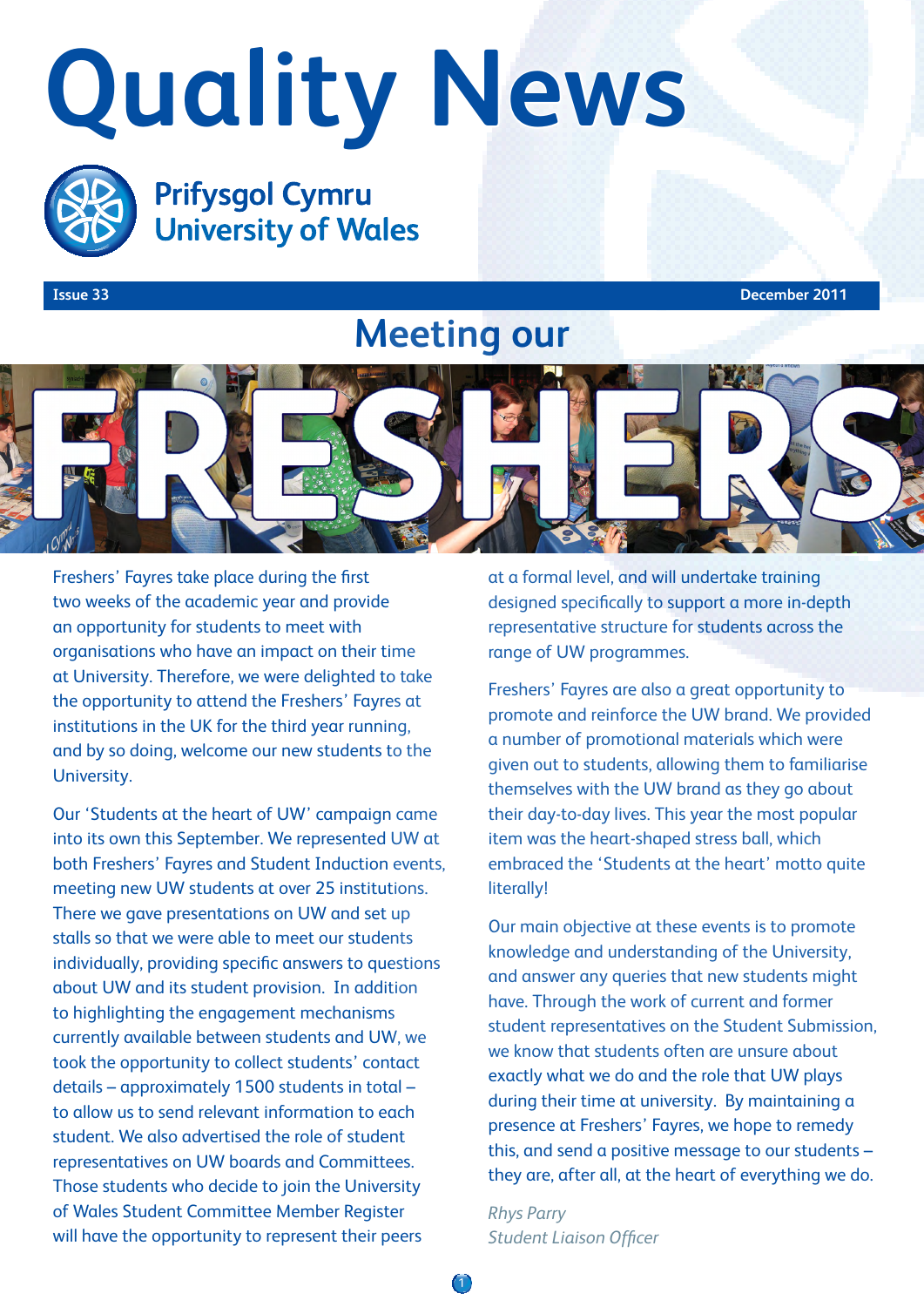## **Research at the University of Wales: CAWCS**

What does Merthyr Tydfil have in common with the south of France? Not the climate, perhaps; but new research at the Centre for Advanced Welsh and Celtic Studies (CAWCS) suggests that there may be a direct connection between Welsh *merthyr* names and a dozen or so small places in south-western and south-central France called Martres. Both are derived from terms that derive from some form of Latin *martyrium*, denoting the burial places of early Christian 'martyrs', which suggests that they belong to the early medieval centuries, fifth–seventh centuries AD, when the cult of martyrs became important in the Christianity of early western Europe.

It has been thought that the Welsh type's origin, in names like Merthyr Tydfil, is to be sought at the burial place of a particular named martyr, someone who died for their faith, just as Saint Tydfil is said to have lost her life at the hands of

## **Forthcoming events December 2011**

| <b>14 December</b> | <b>Inter-disciplinary Sustainability Edu</b><br>York |
|--------------------|------------------------------------------------------|
|                    | http://www.heacademy.ac.uk/event                     |
|                    | <b>InsightsMomentumFutures</b>                       |
|                    |                                                      |
| 12 January         | The Revised UKPSF: A new framewo                     |
|                    | supporting learning                                  |
|                    | <b>Aston Business School</b>                         |
|                    | http://www.heacademy.ac.uk/event                     |
|                    | post-launch event                                    |
|                    |                                                      |
| 19 January         | Internationalising the Student Expe                  |
|                    | London                                               |
|                    | http://www.insidegovernment.co.uk                    |

Dr David Parsons Senior Research Fellow Centre for Advanced Welsh and Celtic Studies

*Dr David Parsons joined CAWCS in 2009. He is Deputy Director of the Survey of English Place-Names and sits on the committees of the British Royal Academy/ Royal Historical Society Anglo-Saxon Charters Project, and the British Academy Corpus of Anglo-Saxon Stone Sculpture. He directed the AHRC-funded 'Perceptions of Place' Project at the University of Nottingham, and has published extensively on the subject of place-names and the early languages of Britain.*

Ication: Insights, Momentum and Futures ts/detail/2011/academyevents/14 December ESD

nk for supporting excellence in teaching and

ts/detail/2012/12th Jan 12 Birmingham\_ukpsf

erience: Creating Globally Attractive Universities

/economic dev/international-student-experience/

The text of this publication can be made available in alternative formats - please contact the University. **qualitynews@wales.ac.uk**

the pagan Saxons in various late tales. The French parallels, however, suggest that a plural, *martyres*, was used to denote early Christian cemeteries in general and without reference to a particular saint. There are reasons to think that this may have been the active sense when the term was first introduced to north-west Europe (including Wales, Cornwall and Brittany), and that the association with particular named saints was a later phenomenon, encouraged by the fact that Latin *martyrium* and plural martyres would have fallen together at an early stage—both developing as *merthyr*—in later Welsh.

It may be that this connection between southwestern France and west Britain reflects direct contact between the areas when shorter sea-crossings between Christian Britain and Gaul became less accessible, after the collapse of the Roman Empire and the Anglo-Saxon settlements. That these contacts may be traced through names and language is a possibility which my research seeks to investigate.

This work grows out of a larger project entitled 'The historic place-names of Wales', which aims to collect the earliest forms of all Welsh place-names in a web-accessible database in order to promote historical and linguistic research of this kind. For updates on progress visit

http://www.wales.ac.uk/en/Centrefor AdvancedWelshCelticStudies/ResearchProjects/ CurrentProjects/WelshNameStudies

The research on *merthyr* names will be published in full during 2012.



### Dr David Parsons, Senior Research Fellow at CAWCS, shares some of his current research with *Quality News*...



*The distribution of Merthyr names, past and present, in Wales*